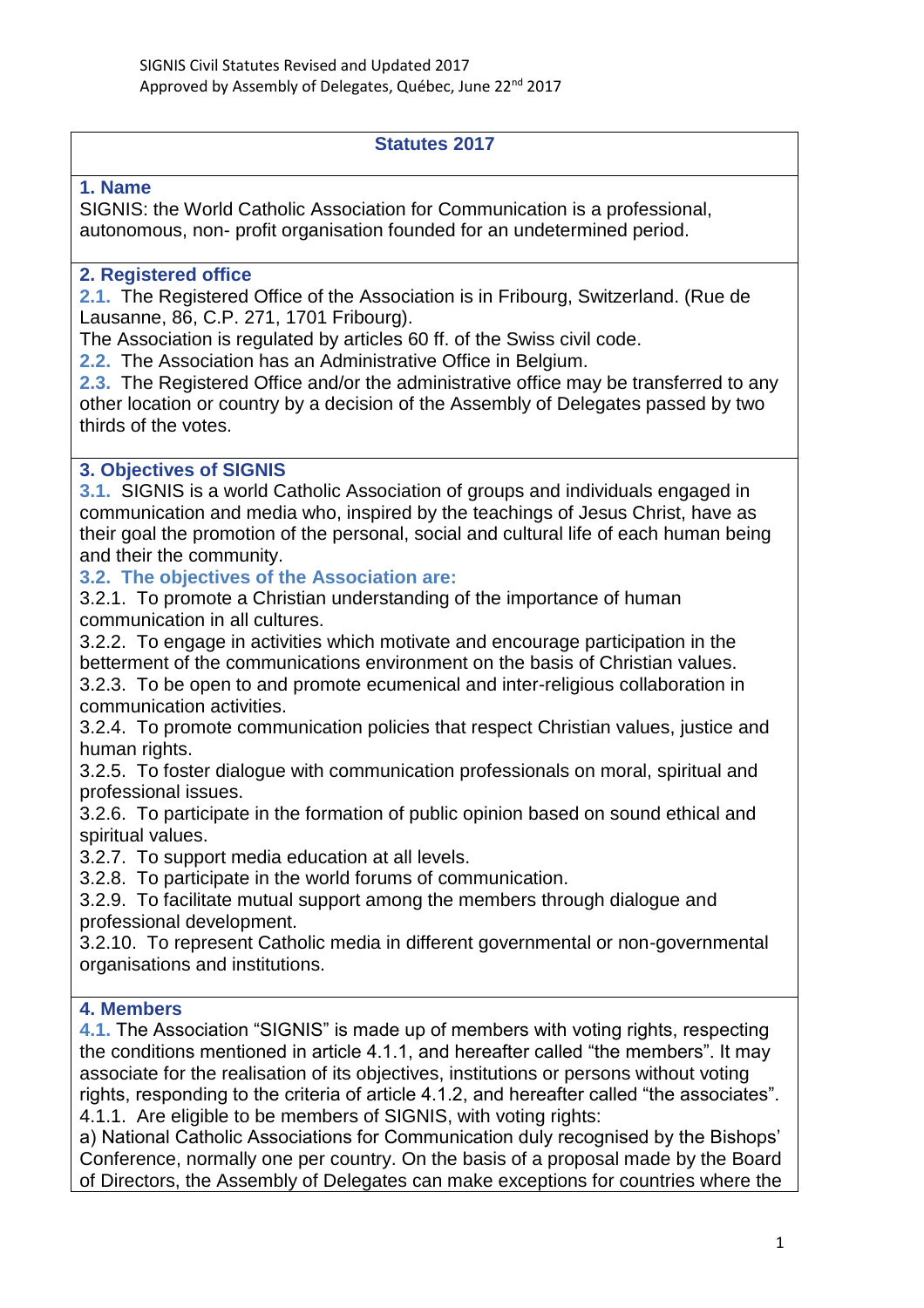Bishops' Conference has recognised the need for more than one association. This Assembly can also decide, according to specific circumstances, to replace the notion of "country" in the political sense with that of "territory" or "region".

b) International Catholic organisations for communication, active in several countries, which pursue similar goals to SIGNIS. The number of members is unlimited, but may not be less than three.

4.1.2. Can be associates of SIGNIS, without voting rights;

a) Communication Institutions, active in a country or part of a country, linked with a National Association for communication, which pursue goals similar to those of SIGNIS in their activities.

b) Individuals active in the area of communication, linked with a National Association for communication and who pursue goals similar to those of SIGNIS.

c) And, under the title of honorary members, individuals who are or have been active in the area of communication, who pursue/have pursued the goals of SIGNIS and have been invited to be associates by the Assembly of Delegates, following recommendation from the Board of Directors.

**4.2.** The admission of new members and new associates is within the competence of the Assembly of Delegates following recommendation from the Board of Directors. **4.3.** The Board can admit members or associates with their provisory title between the meetings of the Assembly of Delegates, as long as the conditions set out in articles, 4.1.1 and 4.1.2 are fulfilled.

**4.4.** Any member may resign from the Association by indicating their resignation by letter to the President six months before the end of the current financial year. (Swiss Law, article 70)

**4.5.** A member or an associate can lose their status by a decision of the Assembly of Delegates if, after written notification, the member does not meet the required conditions as set out in articles 4.1.1, 4.1.2 and 4.6.

**4.6.** Members pay an annual fee. The Assembly of the Delegates fixes the amount of this fee. The Assembly of Delegates also fixes the financial amount paid by associates.

**4.7.** A member or an associate (or their legal successors or heirs) who, for whatever reason, ceases to be a member of SIGNIS, has no right to funds and cannot claim any reimbursement of fees.

**4.8.** Members and associates do not incur any personal liability by reason of their belonging to the Association.

**4.9.** However, they undertake to avoid any activity harming the reputation of SIGNIS or any member or associates. The Board of Directors can suspend members or associates who cause such harm, after having given the member or associate an opportunity to provide an explanation.

# **5. National structures**

**5.1.** The National Association is constituted by people, institutions and organizations from the same country (or territory, cfr. 4.1.1.)

**5.2.** The internal organisation of this Association is the concern of its members provided they are in accordance with the goals, Statutes and By-Laws of SIGNIS.

# **6. Recognition of regional groupings**

**6.1.** The National Associations that are members of SIGNIS whether they be definitely or provisionally accepted, shall regroup themselves together on a regional or sub-regional basis.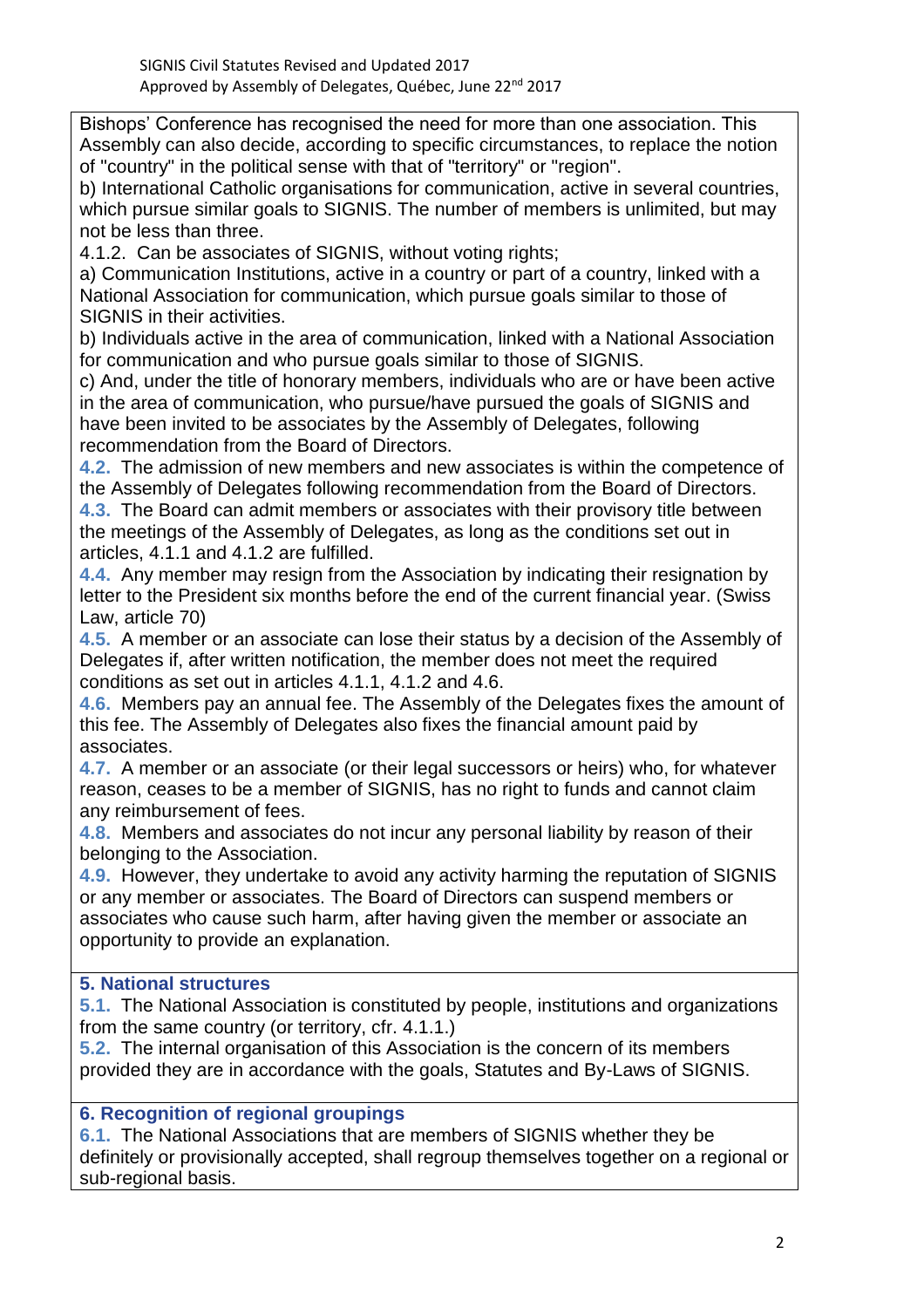**6.2.** Each regional group is represented at the Assembly of Delegates by six delegates (or their substitutes) elected through the Regional Assembly. In addition, each sub-region is represented at the Assembly of Delegates by one delegate (or substitute) elected through the Regional Assembly.

**6.3.** The internal arrangements of the regional structures are the concern of the National Associations forming the group, provided these arrangements are in accordance with the goals, the statutes and By-Laws of SIGNIS.

## **7. Structure for international organisations**

**7.1.** The International Organisations, which are members of SIGNIS, form a group among themselves. Through their Assembly, they elect six delegates (and their substitutes) who will represent them at the Assembly of Delegates.

## **8. World structures**

On a world level, the decision-making bodies of SIGNIS are the following (Swiss Civil Code, article 67 and 75):

- 1. The Assembly of Delegates.
- 2. The Board of Directors.

## **9. The Assembly of Delegates**

#### **9.1. Authority**

9.1.1. The Assembly of Delegates is the supreme authority of SIGNIS

#### **9.2. Composition**

The Assembly of Delegates is constituted by the following persons with voting rights:

- 9.2.1. The President of the Association.
- 9.2.2. The two Vice-Presidents.

9.2.3. The six delegates of each regional group, the delegate of each sub-region and the six delegates from the group of international organisations.

Also participating in the Assembly of Delegates but without voting rights:

- 9.2.4. The Secretary General,
- 9.2.5. The General Treasurer
- 9.2.6. The Ecclesiastical Assistant

## **9.3. Delegation and Voting Rights**

9.3.1. Delegates can be represented at the Assembly of Delegates by their substitutes or by another delegate with a written document of delegation (proxy). Each delegate can represent only one absent delegate.

9.3.2. The Assembly of Delegates cannot validly deliberate unless 50% of its delegates are present or represented, with the exception of amending the statutes, where two-thirds of the delegates must be present or represented.

9.3.3. The decisions of the Assembly of Delegates are taken through a simple majority vote of all present or represented delegates. Except where the Law, the statutes or the by-laws stipulate otherwise.

## **9.4. Competence**

The Assembly of Delegates has full power except for matters set out in articles 9.4.1 and 9.4.2.

9.4.1. Changes concerning the name of the Association (article 1), its nature and objectives (article 3), the different types of members or associates (article 4.1), the competence of the Assembly of Delegates (article 9.4), require the agreement of the Assembly of Delegates and ratification by a vote of all members, in each case observing the type of voting majority required by these statutes.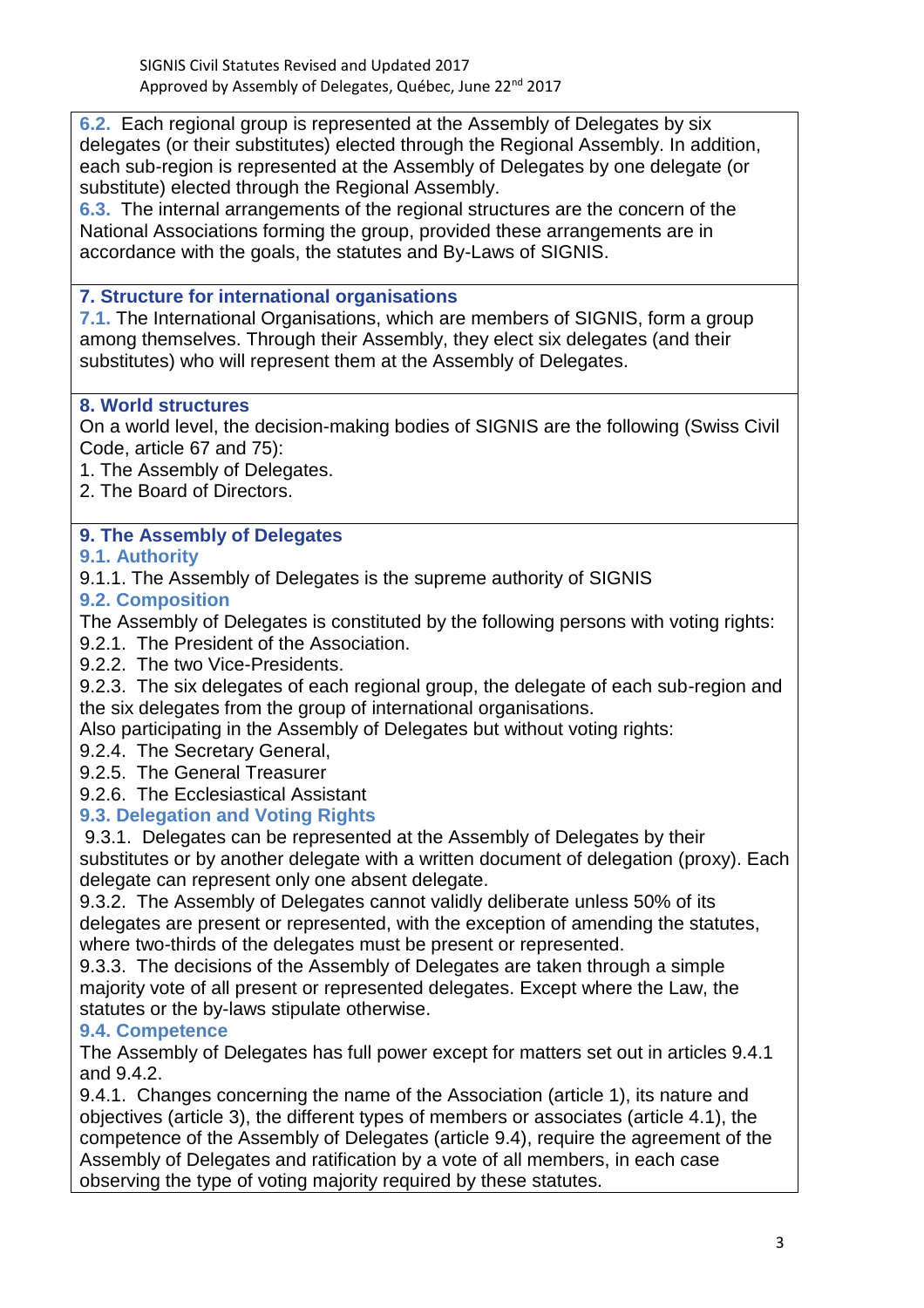9.4.2. The Dissolution of the Association must be decided in an Extraordinary Assembly of all members (cf. Art. 12).

The Assembly of Delegates has the following powers:

9.4.3. To accept new members or associates.

9.4.4. To approve the existence and the formation of regional and sub-regional

groups and their rights to elect delegates at the Assembly of Delegates.

9.4.5. To approve the financial reports and the annual budgets and to discharge the directors in respect of their duties carried out in their term of office.

9.4.6. To elect for a term of four years the President who is eligible for a second term of four years.

9.4.7. To elect for a term of four years the two Vice-Presidents who are eligible for a second term of four years.

9.4.8. To elect for a term of four years the Secretary General who is eligible for only one further term of four years.

9.4.9 To elect for a term of four years the General Treasurer who is eligible for only one further term of four years. This mandate begins and ends one year after an Assembly of Delegates.

9.4.10. To confirm for a term of four years the members of the Board of Directors who are eligible for only one second term of four years.

9.4.11. To adopt the reports of the Board of Directors and of the General Secretariat since the previous Assembly of Delegates.

9.4.12. To define the activities of the Board of Directors (taking into account the powers of the Board listed in art.10.10) and of the various working committees appointed by the Assembly of Delegates and/or the Board of Directors.

9.4.13. To approve and/or modify the Statutes, with modifications under art. 9.4.1, also requiring ratification in a vote put to all members.

9.4.14. To approve and/or modify the By-Laws of the Association with a majority of two-thirds of the votes of the present or represented delegates.

9.4.15. To fix, based on the advice of the Board of Directors and with respect for the By-Laws, the annual fees of the members and the participation costs of the associates.

# **9.5. Decisions and resolutions**

9.5.1. Except in the special cases mentioned in the present statutes, the decisions of the Assembly of Delegates are taken through a simple majority vote of the delegates present or represented.

9.5.2. Each proposal signed by twenty per cent (one fifth) of the members or delegates and notified by letter to the Board of Directors three months before the Assembly of Delegates has to be placed on the agenda.

9.5.3. The resolutions of the Assembly of Delegates are noted in a record book signed by the President and the Secretary General. It is kept by the Secretary General and it is to be available to the members.

# **9.6. Convocation**

The Assembly of Delegates meets de jure once every four years, at its Registered Office or at a place indicated by the Secretary General at least six months before the date of the Assembly. The agenda must be set out in the written convocation, sent to all members three months before the stipulated date.

## **9.7. Extraordinary Assemblies**

Extraordinary Assemblies of Delegates may be called by the President or by the Board of Directors or upon a request in writing sent to the President and the Secretary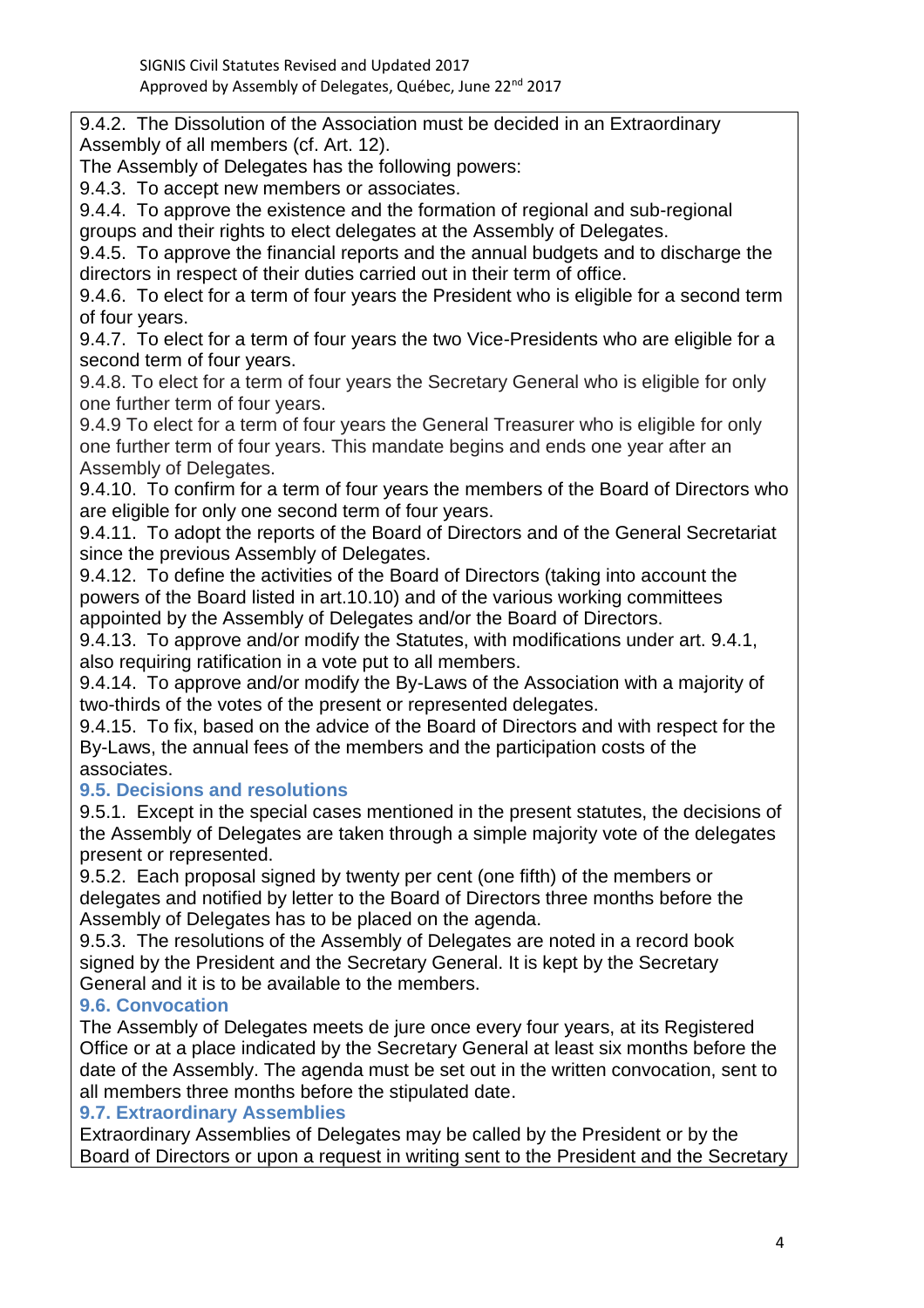General by one fifth of the members. The request should indicate the points to be included in the agenda.

## **10. The Board of Directors**

**10.1. Composition** 

The Association is managed by a Board of Directors composed of:

a) the President of the Association

b) the two Vice-Presidents

c) the two delegates from each regional group or their substitutes, the first being the regional President and the second elected by the regional group

d) the two delegates for the international organisations or their substitutes, the first being the President and the second elected by the international organizations.

e) the Secretary General who attends meetings of the Board without the right to vote f) the Secretary General is responsible to the Board of Directors for the management of the Association

g) the Treasurer who has no voting rights except if an elected member or delegate to the Board.

h) The Treasurer is responsible for keeping the accounts, for preparing financial reports, for statements of account and budgets which will be submitted for approval to the Assembly of Delegates and, each year, to the Board

i) the Ecclesiastical Assistant who has no voting rights.

j) The Ecclesiastical Assistant is appointed for a term of four years and is eligible for only one further term of four years.

**10.2.** Each member of the Board assumes office after the confirmation of their mandate by the Assembly of Delegates for a period of four years.

**10.3.** During their last meeting before the Assembly of Delegates, the regional groups and international organisations elect or re-elect their delegates to the Assembly of Delegates and their substitutes. They elect their President and the delegate who will represent them at the Board. These delegates are proposed to the Assembly of Delegates, which confirms them as official members of the Board of Directors for a mandate of four years.

**10.4.** The Board of Directors may appoint commissions "ad tempus" or "ad opus" to deal with such matters as may be entrusted to them. It is the responsibility of the Board to appoint a Chairman and a substitute for each commission or committee.

**10.5.** The Board of Directors meets at least twice during the interval between two Assemblies of Delegates. The necessary quorum is 50% of voting members. Each absent board member can give a proxy but each Board member can hold a maximum of one proxy vote on behalf of an absent Board member. The President has a casting vote.

**10.6.** The Board of Directors meets on convocation of the President or two members of the Board. The Secretary General can propose to the President to call a meeting each time it is beneficial to the Association. Other meetings of the Board may be called upon the request of an absolute majority of members.

**10.7.** The decisions of the Board of Directors are kept in a record book signed by the President and the Secretary General. The Secretary General keeps it at the disposal of the members of the Association.

**10.8.** The Board of Directors has full administrative and operative power except for what is reserved to the Assembly of Delegates. It may delegate day-today administration to the Secretary General.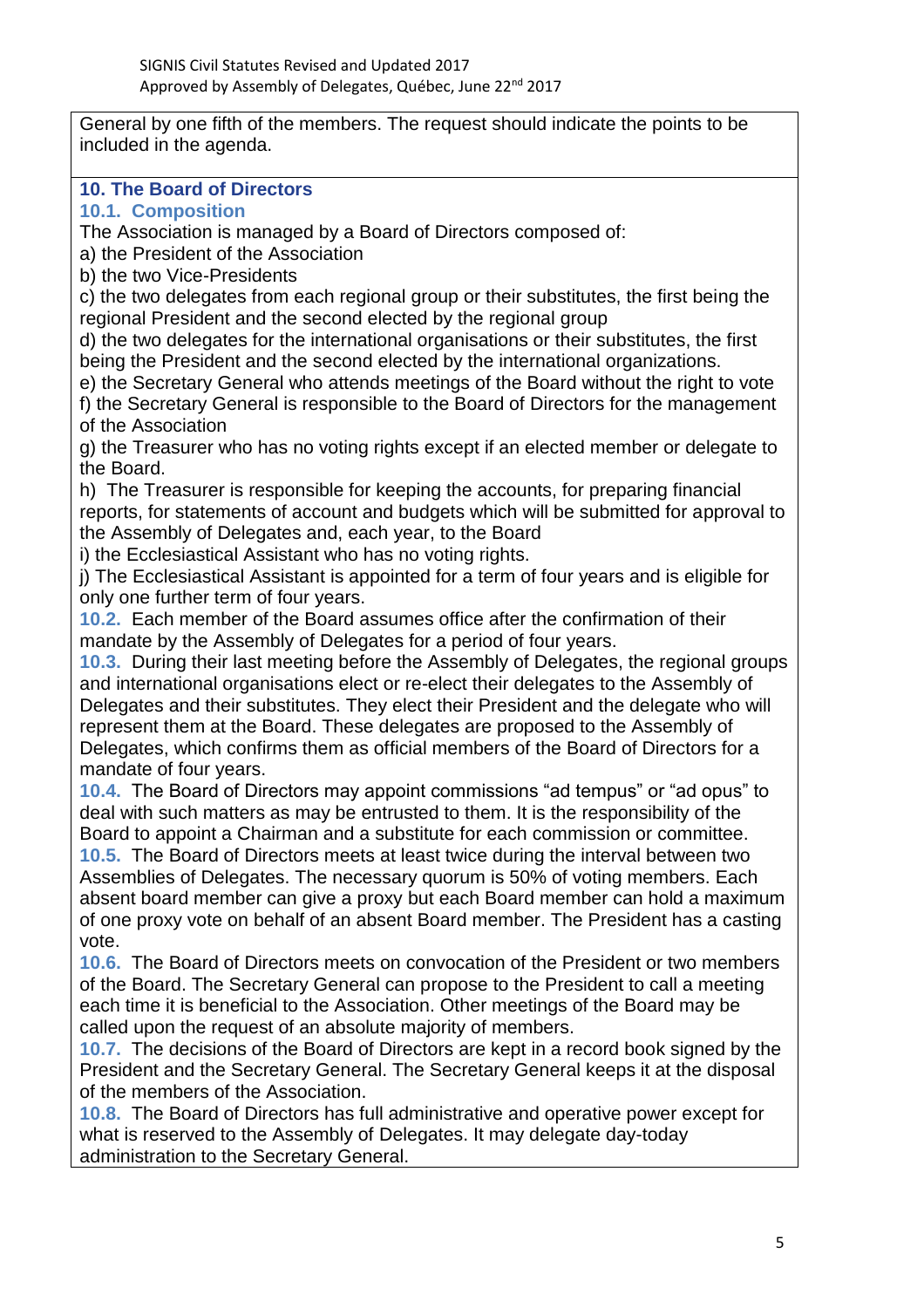The Board has all power to manage and administer the Association and to realize its objectives. It can, without this list being limiting, make or receive any payment, call in debts and give receipts; make and receive deposits; acquire, exchange, alienate or take on or lease, even for more than nine years, property or other assets; accept or give subventions both private and state; accept and make bequests and gifts; grant and conclude all contracts, deals and ventures; contract loans, with or without guarantees; give and accept waivers and securities; mortgage buildings; contract and set up loans and overdrafts; renounce any legal or material obligation as well as any guarantee both material or personal; give discharges, before or after payment, for any prior or mortgage charge, transcription, seizure or other constraint; plead whether as plaintiff or defendant before any jurisdiction, carry out court decisions, negotiate and conclude agreements. The Board may delegate or give special and specific powers, regarding their objectives and duration, to one or more of its members or even to third parties. It will determine, if necessary, their remuneration.

**10.9.** Except when special powers are delegated, all the acts of the Board of Directors which commit the Association must be signed by two members of the Board who do not have to justify their powers to third parties. All acts of daily management, correspondence, the receipts or discharges against the management, the mail, telegraphs and other means of communication, will be valid with only one signature of one delegated Director, the Secretary General or a mandated person appointed by the Board.

**10.10.** It is the responsibility of the Board of Directors, represented by its President or by a Board member appointed by the President, to institute, prosecute and follow up court action, whether as claimant or defendant. All judicial actions must be brought before the Tribunals of the registered office of the Association, this means the ordinary tribunals of the Canton of Fribourg (Switzerland) which has the sole competency for hearing them to apply Swiss law, subject to an appeal before the federal courts.

**10.11.** A member of the Board of Directors can lose his/her mandate by a decision of the Assembly of the Delegates taken with a two-thirds majority of the delegates present or represented.

**10.12.** The members of the Board of Directors are only responsible for the execution of their mandate. They have no personal obligations through their management regarding the commitments of the Association. The mandate of the Board members is on a voluntary basis and without remuneration.

## **11. Amendment of the Statutes**

**11.1.** The Association's Statutes can be amended by the Assembly of the Delegates, except for the articles listed in 9.4.1 for which a vote of all members of the association is required.

**11.2.** Any proposal to amend the Statutes must come from the Board of Directors or from at least one third of all the full members of the Association.

**11.3.** Where there is a proposal to amend the Statutes, the Board of Directors must bring this proposal to the attention of the members of the association at least three months before the date of the Assembly of Delegates that will vote on the proposal or the vote of all members (for articles listed in 9.4.1).

**11.4.** At least two-thirds of all members eligible to vote must be present or represented at the Assembly of Delegates or take part in the vote of all members to validly deliberate any amendment to the Statutes.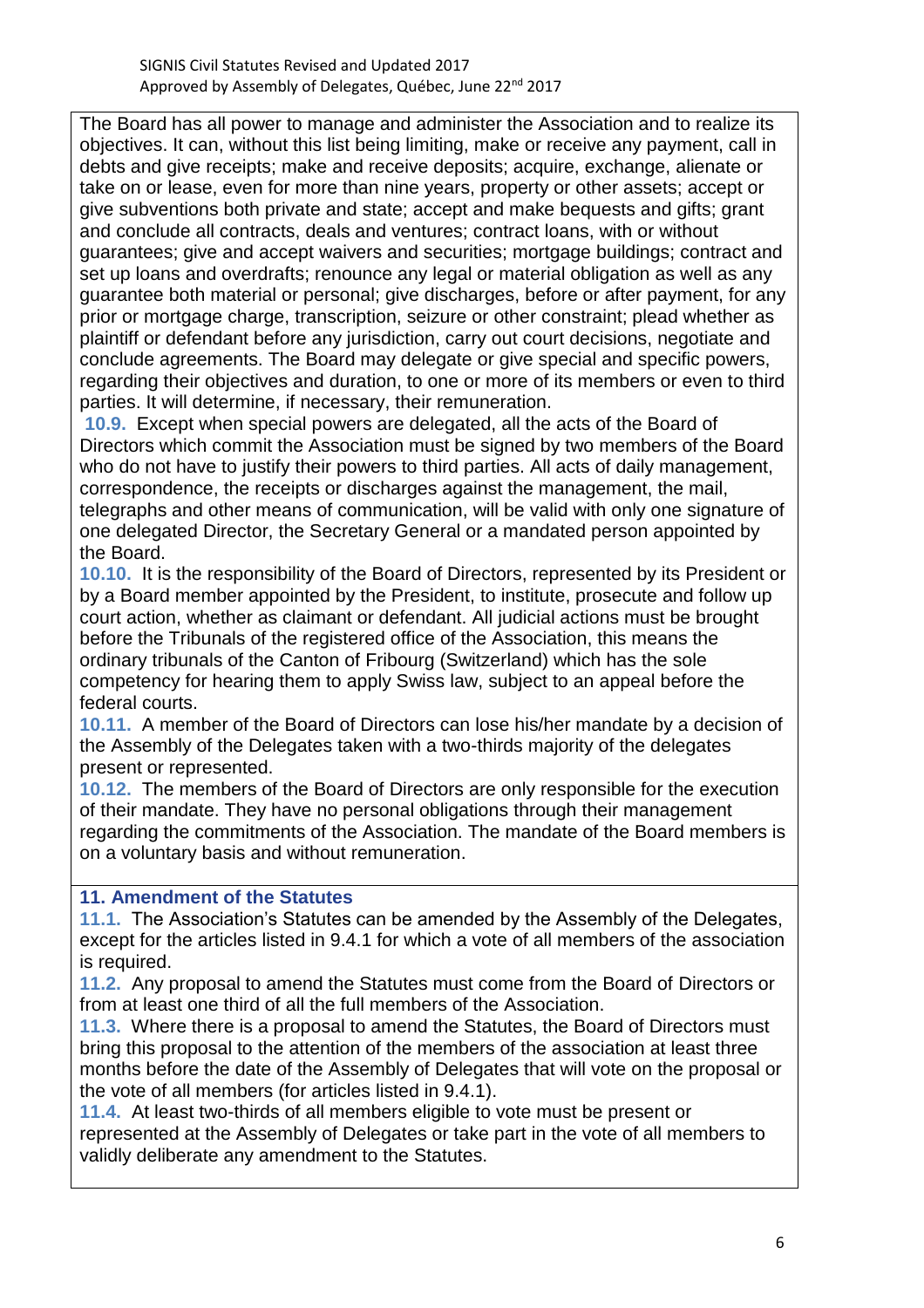## **12. Dissolution**

**12.1.** Any proposal to dissolve SIGNIS must be submitted to all members of the association with voting rights during an Extraordinary Assembly.

**12.2.** Any proposal to dissolve the Association must come from the Board of Directors or from at least one third of all the members of the Association.

**12.3.** Before convoking the Extraordinary Assembly for dissolution, the Board of Directors must inform all members of the association of a proposal to dissolve the association at least three months prior to the date of the Extraordinary Assembly.

**12.4.** At least two thirds of all members with voting rights must be present or represented at the Extraordinary Assembly to validly deliberate on the dissolution of the Association.

**12.5.** No decision to dissolve the Association will be valid unless voted by a majority of full members and a majority of the votes of those delegates present or represented at the Assembly of Delegates.

**12.6.** If the vote of the members is different from the vote of the Assembly of Delegates, another Extraordinary Assembly will be convened. A two-thirds majority will be required.

**12.7.** If the Association is to be voluntarily dissolved, the Extraordinary Assembly shall appoint one or several liquidators, and define their power. The assets of the Association shall be donated to a Catholic international association recognised by the Holy See.

## **13. Legal references and domicile election**

**13.1.** Anything which is not covered in the present Statutes will be governed by the regulations adopted by the Assembly of Delegates and by articles 60ff of the Swiss Civil Code.

**13.2.** The French version of the statutes is the official text.

**13.3.** All members who are not domiciled and do not reside at the Registered Office or the Administrative Office, have to communicate the place they chose as their legal domicile, otherwise they will be considered to have chosen their official domicile at the place of the Administrative Office where all notifications will be validly sent.

#### **14. Transitory disposals**

**14.1.** Each member of OCIC or UNDA who will make a valid request (date, forms) to become member of SIGNIS and fulfils the conditions required by article 4.1.1. of the statutes, is a founding member of SIGNIS. In this case, the member does not have to fulfill the conditions of article 2.3.2 of the By- Laws.

**14.2.** Each member of OCIC or UNDA who makes a valid request (date, forms) to become member of SIGNIS, but does not fulfill the conditions of article 4.1.1. of the statutes is associate to SIGNIS. As soon as this associate establishes that the conditions of article 4.1.1. have been fulfilled, the associate will become member of the association and will benefit from all rights attributed to that status.

**14.3.** Each associate of OCIC or UNDA that makes a valid request (date, forms) to become associate of SIGNIS and fulfils the conditions of article 4.1.2. of the statutes becomes associate of SIGNIS. In this case there is no need to fulfill the conditions of article 2.3.2. of the By-Laws. The present Statutes were adopted during the general Assembly held in Rome on 28 November, 2001\*.

*\* The statutes were subsequently amended in 2005, 2009, 2014 and 2017*